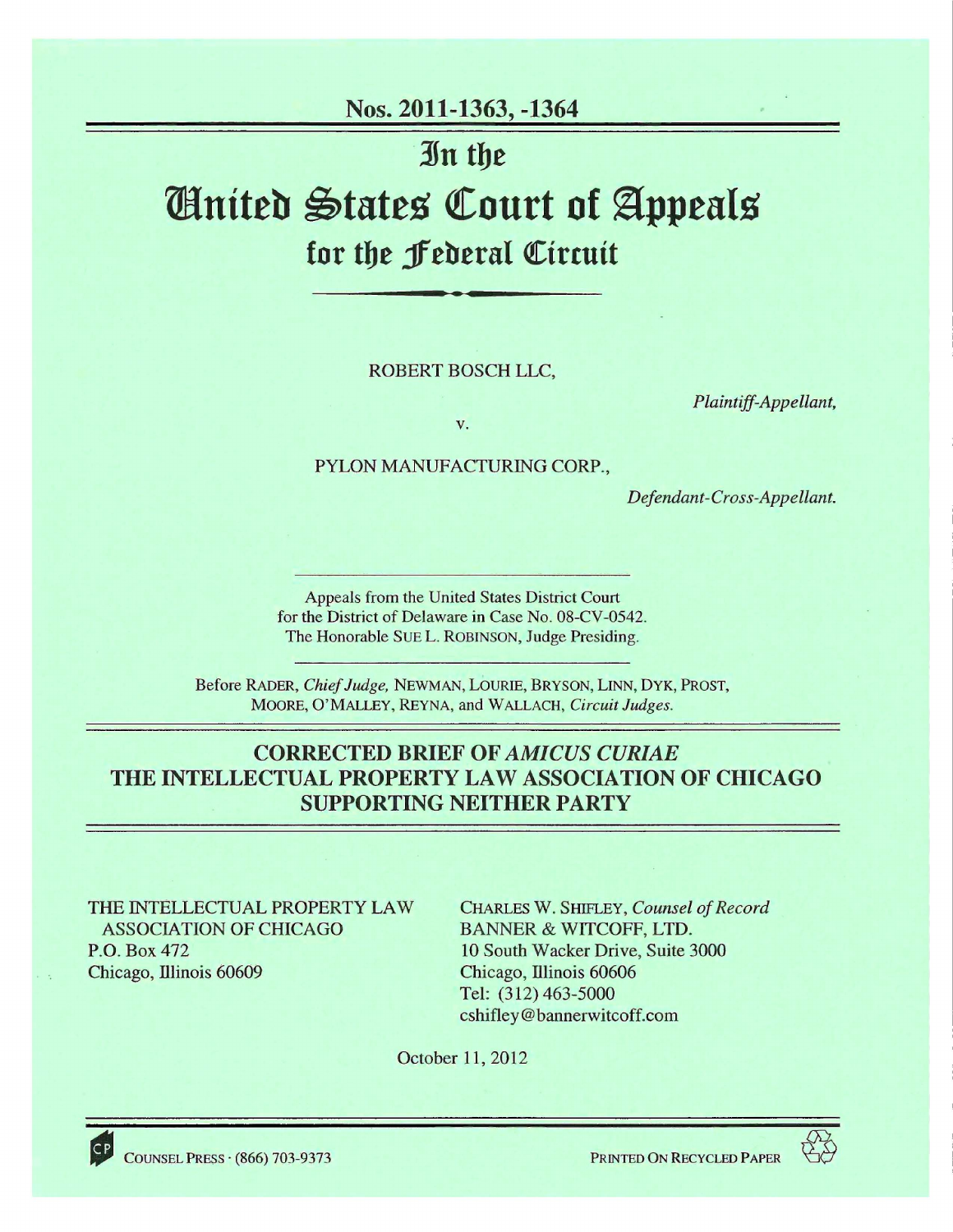## **CERTIFICATE OF INTEREST**

Counsel for The Intellectual Property Law Association of Chicago as *amicus curiae* certifies the following:

1. The full name of every party or amicus represented by me is:

The Intellectual Property Law Association of Chicago

- 2. IPLAC submits this brief *amicus curiae* and has no interest in the outcome of the case.
- 3. All parent corporations and any publicly held companies that own 10 percent or more of the stock of the party or amicus curiae represented by me are:

None

4. The names of all law firms and the partners or associates that appeared for the party or amicus now represented by me in the trial court or agency or are expected to appear in this court are:

Law firms Banner & Witcoff, Ltd. and

Partners or Associates Charles W. Shifley of Banner & Witcoff, Ltd.

October 11, 2012

Charles W. Shiftey V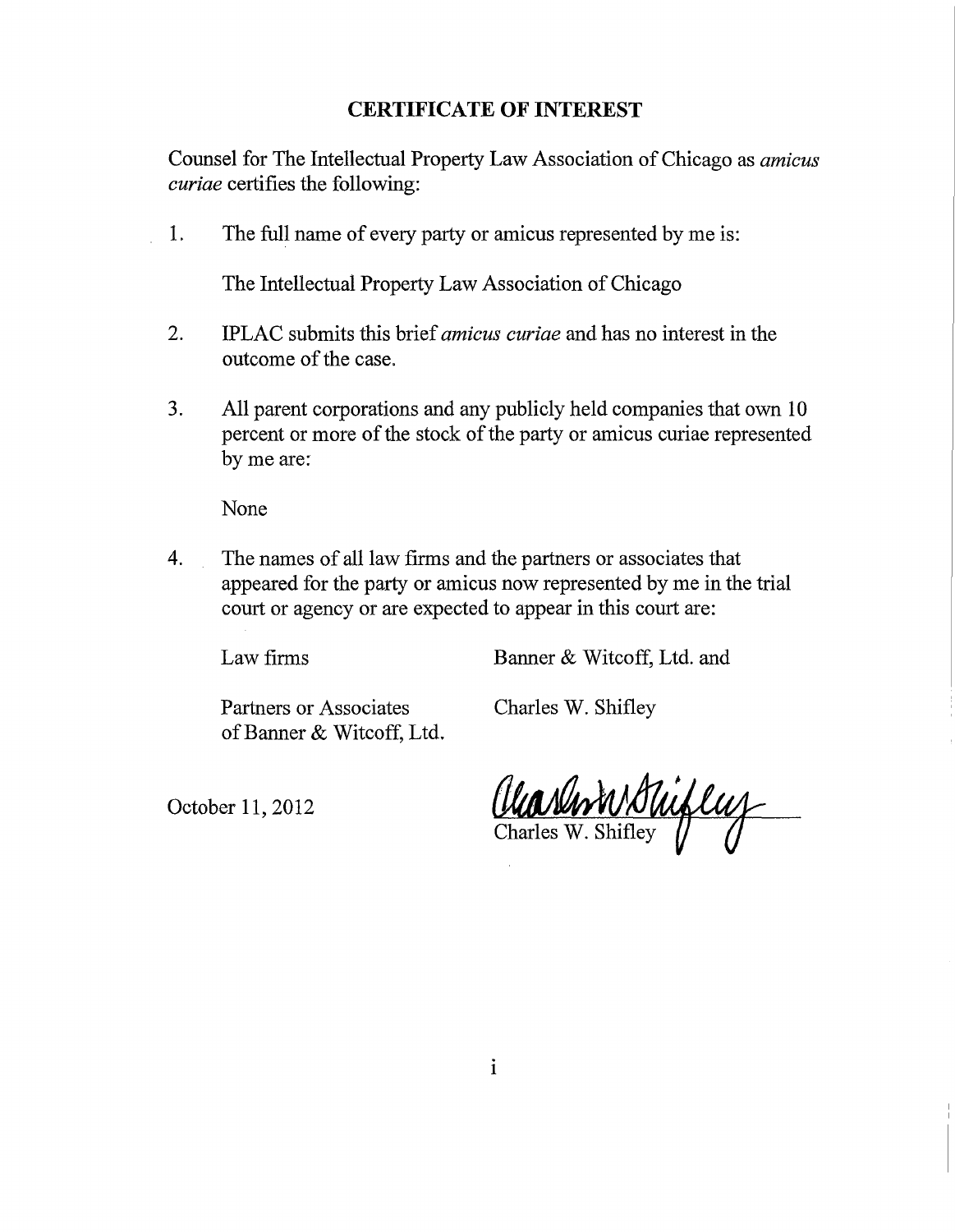# **TABLE OF CONTENTS**

| I.  | Damages Law in Patent Cases is Trending Toward Ever                                                                                                                                                                                                                                      |    |
|-----|------------------------------------------------------------------------------------------------------------------------------------------------------------------------------------------------------------------------------------------------------------------------------------------|----|
| Π.  | Damages Presentation Expenses Are Already High and                                                                                                                                                                                                                                       |    |
| Ш.  | Some Cases Might Benefit From Bifurcated Appeals,                                                                                                                                                                                                                                        |    |
| IV. | If The Law Were to Change, and Bifurcated Appeals Be<br>Disallowed Under 28 U.S.C. §1292(c)(2), Litigants and<br>District Courts Would Likely Seek Bifurcated Appeals<br>By Means Other Than 28 U.S.C. $\S 1292(c)(2)$ Which This<br>Court Would Likely Be Obligated to Accept or Remiss | 12 |
| V.  |                                                                                                                                                                                                                                                                                          |    |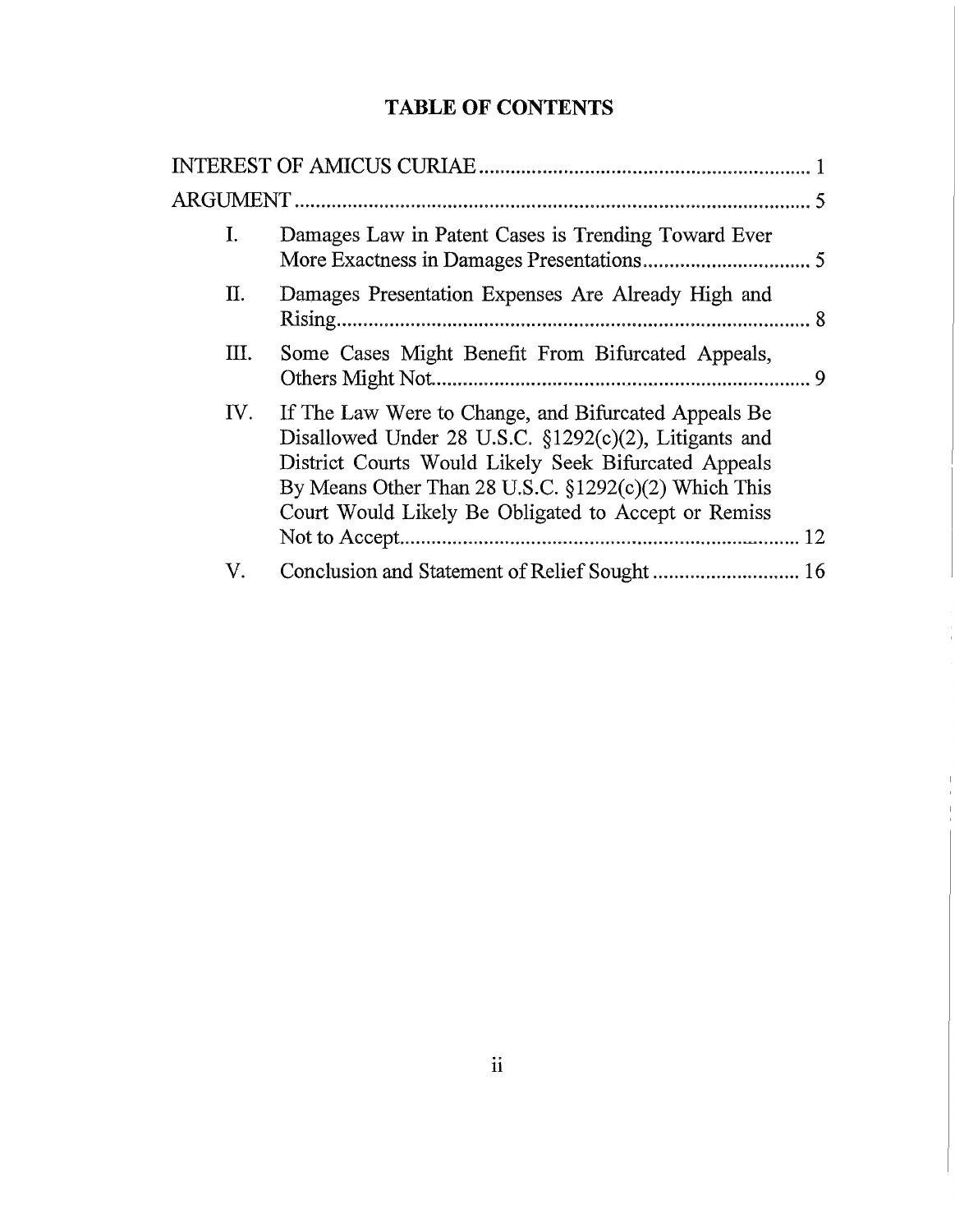# **TABLE OF AUTHORITIES**

# **Cases**

| Amgen, Inc. v. Chugai Pharmaceutical Co., Ltd.,      |  |
|------------------------------------------------------|--|
| Apple, Inc. v. Motorola, Inc.,                       |  |
| BIC Leisure Products v. Windsurfing Intern.,         |  |
| Bilski v. Kappos,                                    |  |
| Cardinal Chemical Co. v. Morton International, Inc., |  |
| Crystal Semiconductor v. Tritech Microelectronics,   |  |
| Daubert v. Merrel Dow Pharmaceuticals, Inc.,         |  |
| Fromson v. Western Litho Plate & Supply Co.,         |  |
| Grain Processing Corp. v. American Maize-Products,   |  |
| <i>i4i Ltd. Partnership v. Microsoft Corp.,</i>      |  |
| LaserDynamics, Inc. v. Quanta Computer, Inc.,        |  |
| Nystrom v. TREX Co., Inc.,                           |  |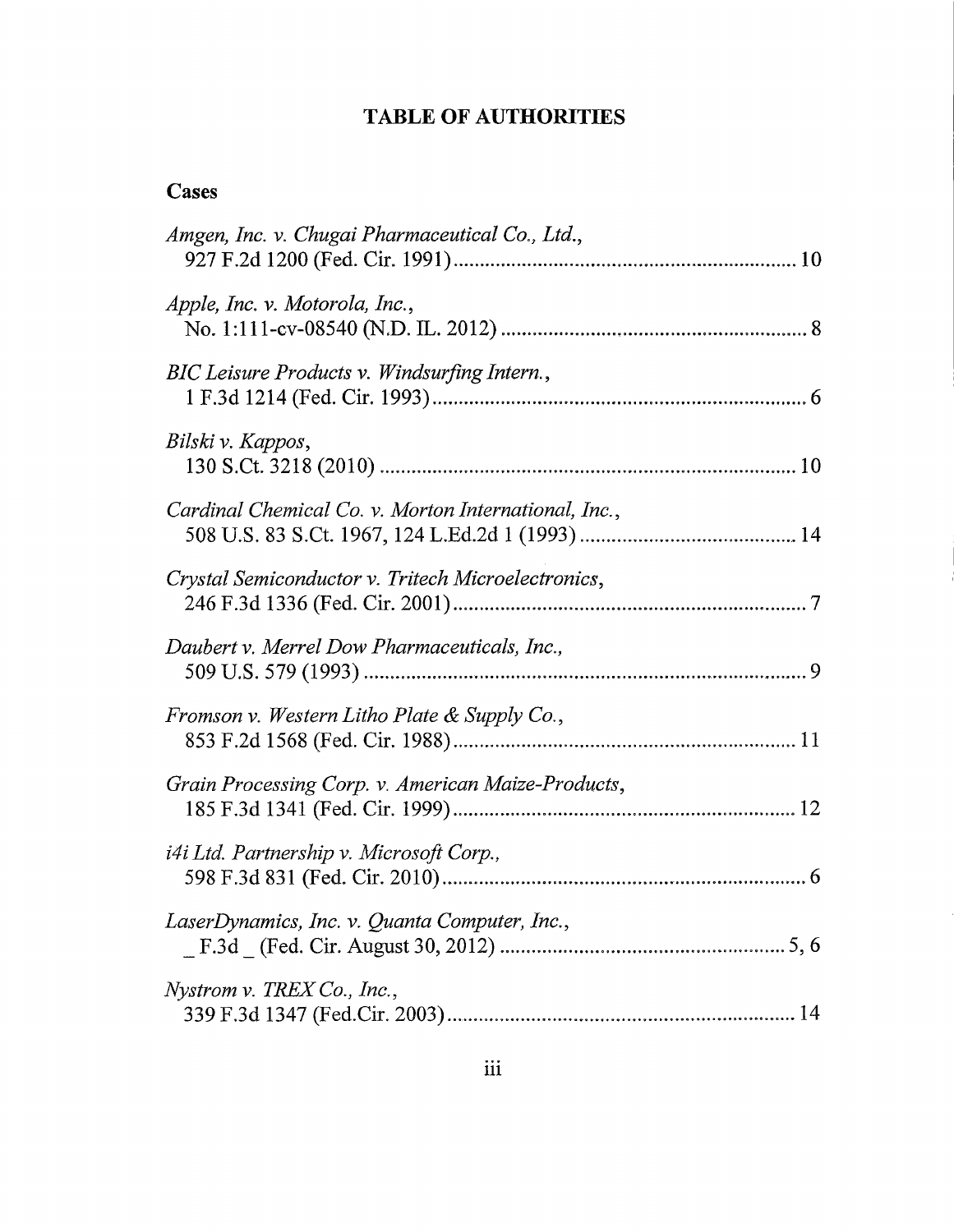| ResONet.com, Inc. v. Lansa, Inc.,       |  |
|-----------------------------------------|--|
| Riles v. Shell Exploration & Prod. Co., |  |
| Uniloc USA, Inc. v. Microsoft Corp.,    |  |

# **Statutes**

# **Other Authorities**

| http://www.patentlyo.com/patent/2011/07/reverse-bifurcation-1.html 12                                                                      |  |
|--------------------------------------------------------------------------------------------------------------------------------------------|--|
| M. Delulio, Courts Left With Little Guidance Following the Supreme<br>Court's Decision In Bilski v. Kappos, 13 Tul.J.Tech. & Intell. Prop. |  |
|                                                                                                                                            |  |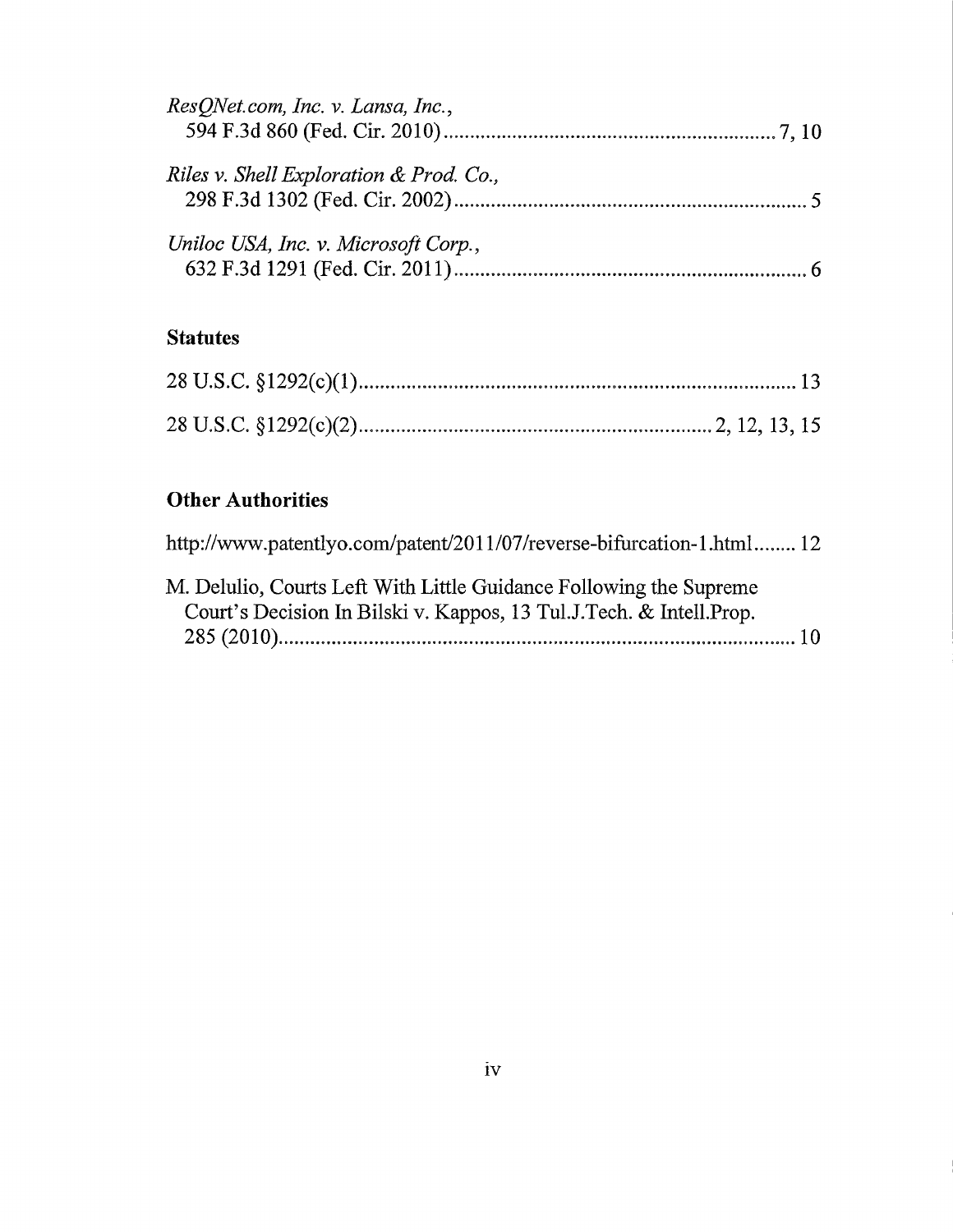#### INTEREST OF AMICUS CURIAE

Founded in 1884, the Intellectual Property Law Association of Chicago ("IPLAC") is the oldest intellectual property law association in the nation. It has approximately 1,000 members, who represent a full spectrum of the intellectual property law profession ranging from law firm attorneys to sole practitioners, corporate attorneys, law school professors, and law students. IPLAC is centered in Chicago, a principal forum for patent litigation in this country. Every year, IPLAC's members prosecute thousands of patent applications and litigate many patent lawsuits in Chicago and across the country.<sup>1</sup>

IPLAC is a not-for-profit organization. A principal aim is to aid in the development and administration of intellectual property laws and the manner by which they are applied by the courts and by the United States Patent and Trademark Office. Its purposes include making "more definite, uniform and convenient the rules of practice in the courts" in relation to the patent law. IPLAC is also dedicated to maintaining a high standard of professional ethics in the practice of patent, trademark, copyright, trade secret, and associated fields of law, and further dedicated to providing a medium for the

<sup>&</sup>lt;sup>1</sup> While over 30 federal judges are honorary members of IPLAC, none of them was consulted or participated in any way on this brief.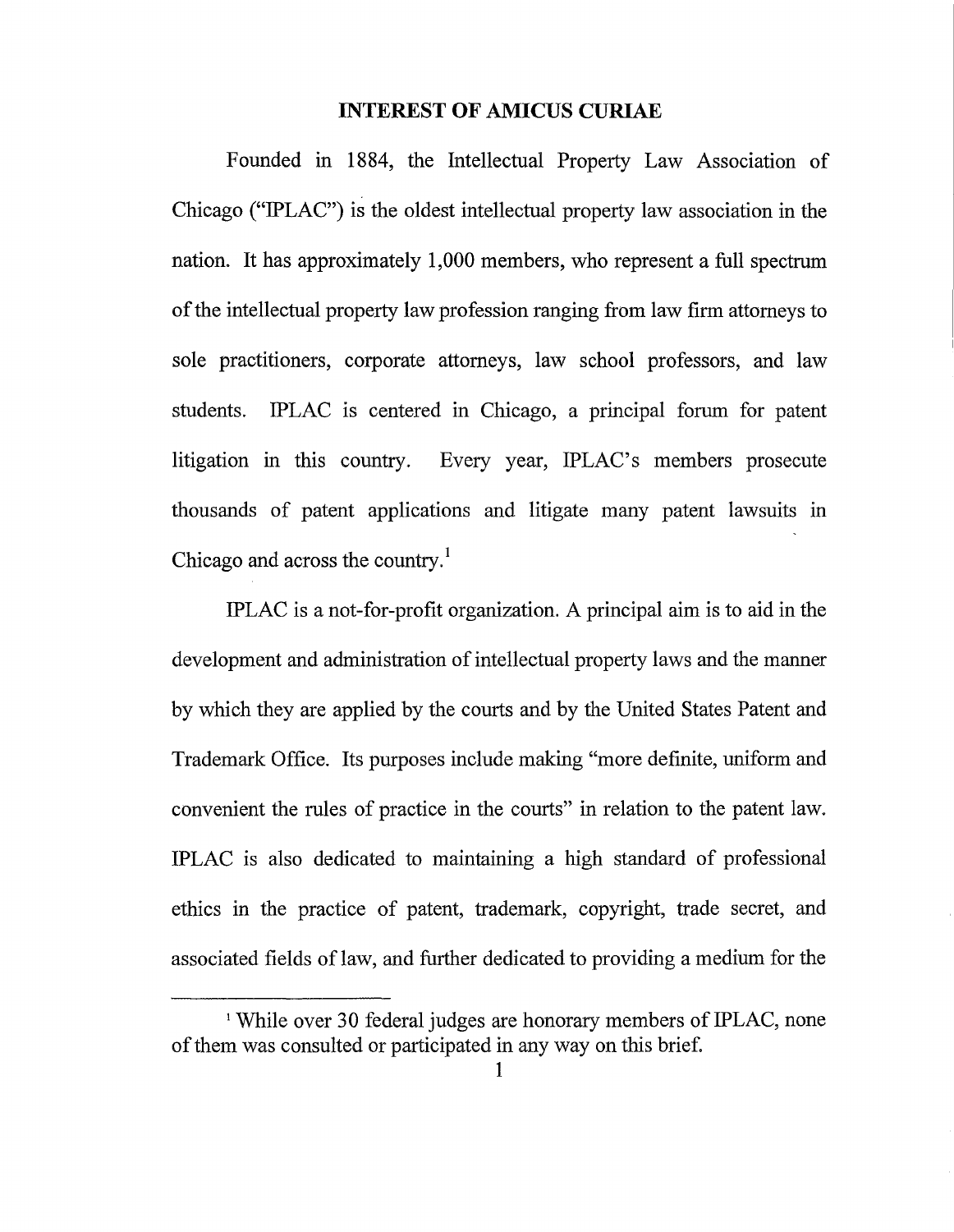exchange of views on intellectual property law among those practicing in the field and to educating the public at large.

This case concerns "bifurcated appeals," defmed by IPLAC for this brief as appeals of liability issues before there are judgments on damages and willfulness, in patent cases. IPLAC does not take a position on the two issues of the Court's Order of August 7, 2012, *i.e.,* whether bifurcated appeals are permitted by 28 U.S.C.  $\S 1292(c)(2)$ .

IPLAC also does not take a position on whether bifurcated appeals contribute to the just, speedy and inexpensive resolution of patent infringement cases or not. Opinions within IPLAC differ on this point. Some IPLAC members hold the opinion that bifurcated appeals diminish the justice, speed and efficiency of patent cases. Other IPLAC members hold the opinion that bifurcated appeals contribute to justice, speed and efficiency.

IPLAC's goal in this amicus heeds the words of Chief Judge Rader in the ABA Landslide interview in the March/ April 2011 issue, to help the Court see the implications of its decision in this case long term, including the effect on the IP community and the market, and whether it would affect investment, ameliorate unintended consequences, and make the law more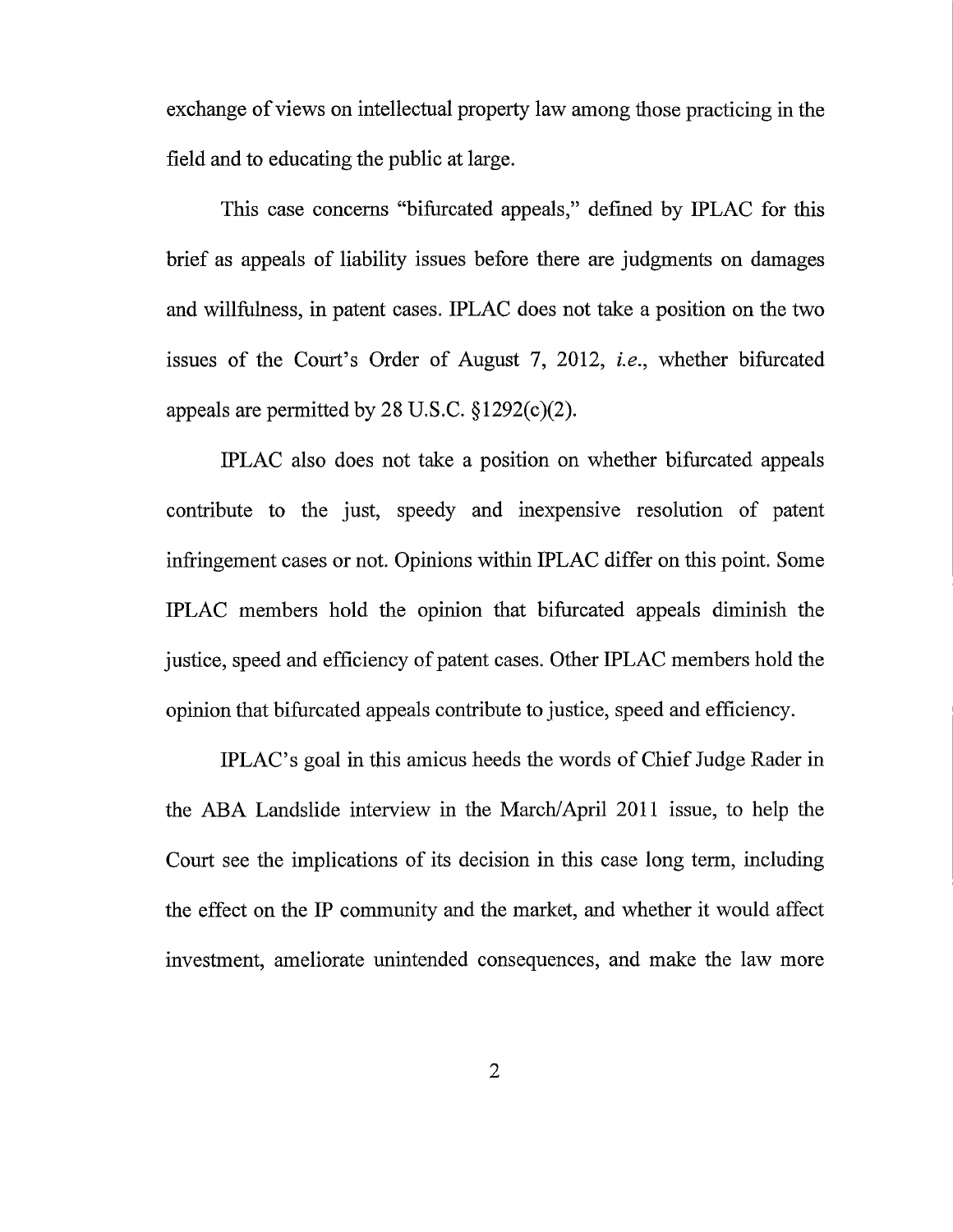predictable and more amenable to facilitate business decisions. Quoting

Chief Judge Rader:

The best amicus briefs try to help us see the implications of our cases long term, how this would affect a particular segment of the IP community or a particular part of the marketplace, how it would inhibit investment, and whether it would spur investment and cause more dedication to proper IP principles. That's the kind of thinking we need. We need something that looks long term and tries to predict with statistics and insights into how the court's cases would have some impact downstream in the marketplace...

[W]e recognize and must recognize that our cases have an impact beyond just the parties before us and again that's where the amicus process can inform us and help us to give a better decision. We can resolve the case before us in a responsible manner according to the law and at the same time ameliorate any unintended consequences if we understand them in advance. We can write the case in a way that narrowly decides the issue before the parties without having any impact beyond that case, or we can resolve it in a way that gives guidance for future cases and makes the law more predictable and more amenable to facilitate business decisions. But we need information before we can do that well.

No party's counsel authored the brief in whole or in part; no party or a

party's counsel contributed money that was intended to fund preparing or submitting the brief; no person other than the amicus curiae, its members or its counsel, contributed money that was intended to fund preparing or submitting the brief. The Intellectual Property Law Association of Chicago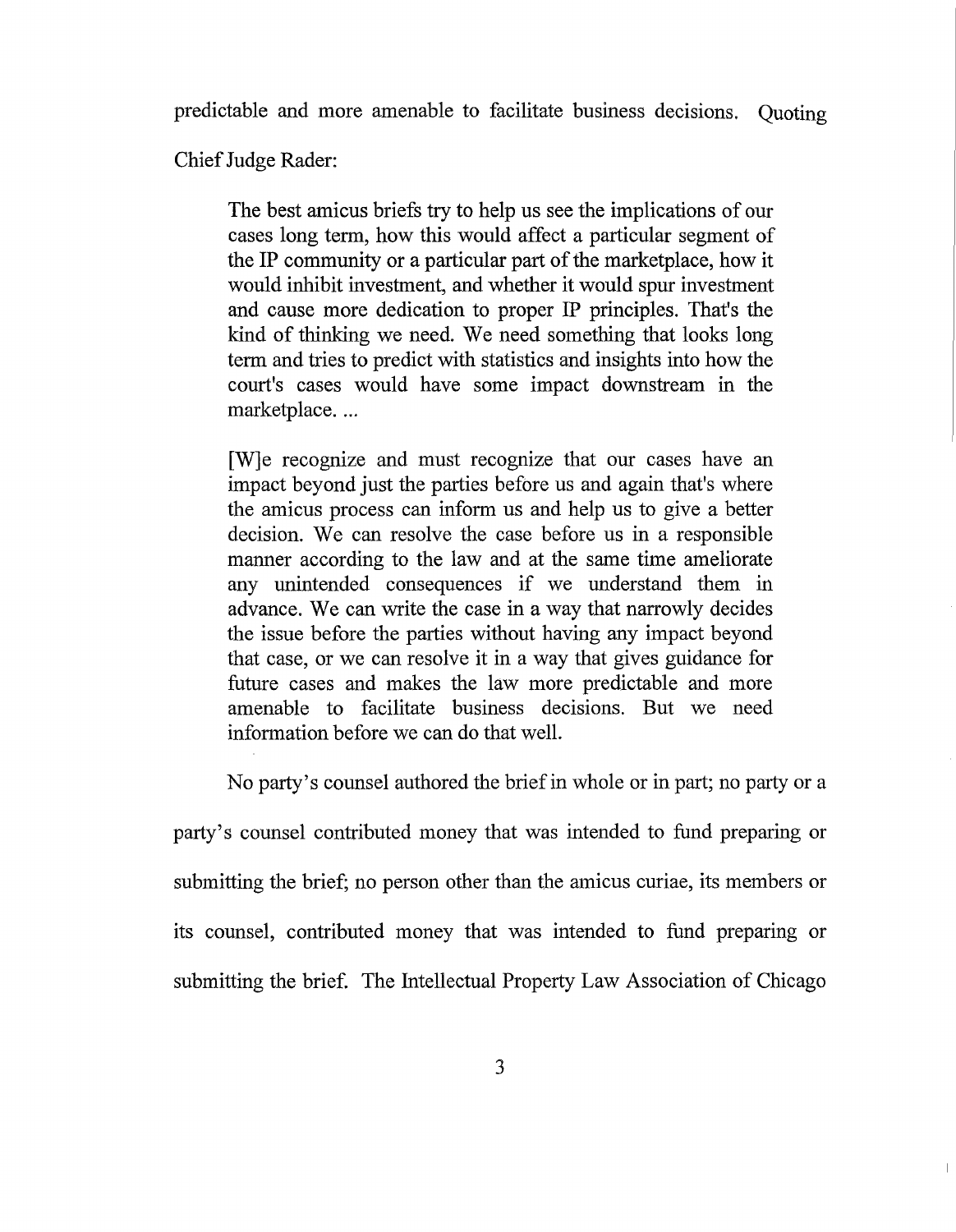has authority to file this amicus curiae brief pursuant to an order entered August 7, 2012.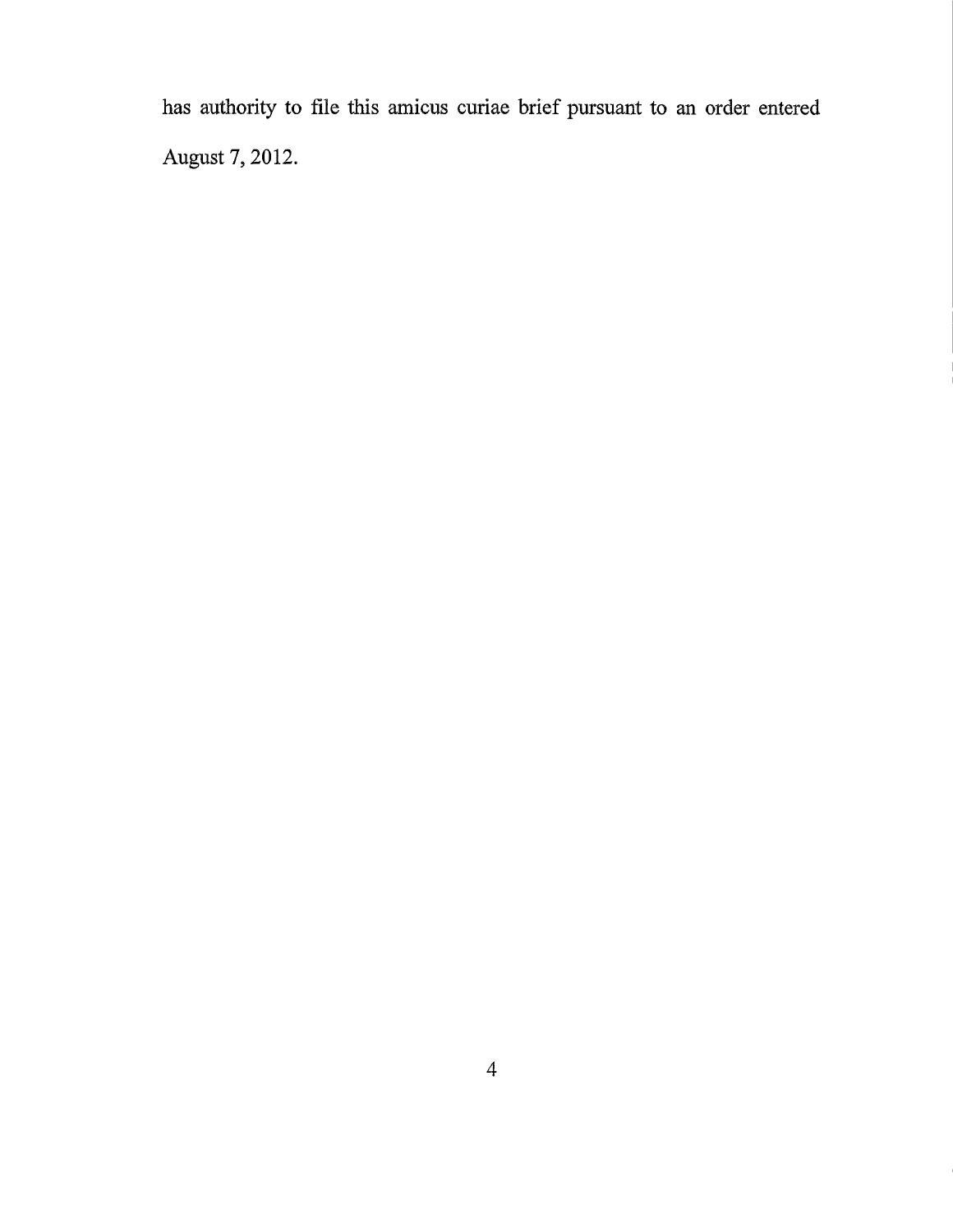#### **ARGUMENT**

## **I. Damages Law in Patent Cases is Trending Toward Ever More Exactness in Damages Presentations**

Damages law in patent cases is trending toward ever more exactness in damages presentations. Recently this Court admonished that damages presentations must be based on sound economic and factual predicates. *See, LaserDynamics, Inc. v. Quanta Computer, Inc.,* No. 2011-1440, slip op. at 24 (Fed. Cir. August 30, 2012), citing *Riles* v. *Shell Exploration & Prod. Co.,* 298 F.3d 1302, 1311 (Fed. Cir. 2002). And, some long-standing damages theories appear to be losing favor.

As a first specific example, the entire market value rule, with evidence demonstrating that patented inventions embodied in complex products are valuable, important and essential to the products, appears to have fallen in disfavor. For example, in *LaserDynamics,* concerning a disc discrimination method for computers, the Court stated that "LaserDynamics' use of the entire market value rule was impermissible" and it was not enough to merely show that the method was "viewed as valuable, important, or even essential to the use of a laptop computer," or that "a laptop computer without an [optical disc drive] practicing method would be commercially unviable." *!d.*  at 25-6. Further, market studies and consumer studies may be required. *!d.*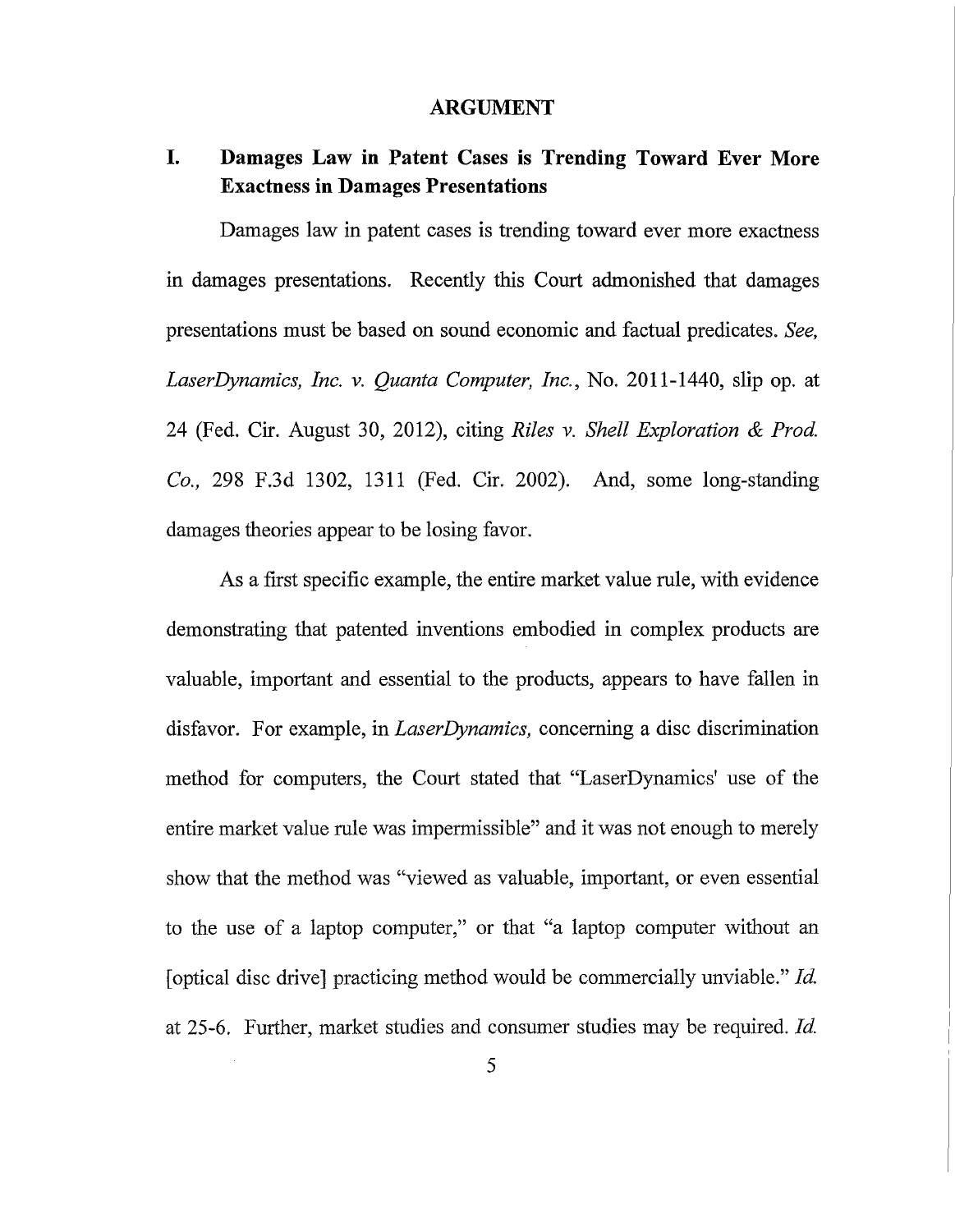(proof required that the presence of the method is what motivated consumers to buy a laptop computer); *compare i4i Ltd. Partnership v. Microsoft Corp.,*  598 F.3d 831, 856 (Fed.Cir. 2010)(expert use of survey approved).

As a second example, theories that rely on rules, principles, baselines or apportionments developed from experience, such as the Goldscheider rule, are also losing favor. In *Uniloc USA, Inc. v. Microsoft Corp.,* 632 F.3d 1291, 1315 (Fed.Cir. 2011), for example, this Court held "as a matter of Federal Circuit law that the 25 percent rule of thumb is a fundamentally flawed tool for determining a baseline royalty rate in a hypothetical negotiation," and "[e]vidence relying on the 25 percent rule of thumb is thus inadmissible under *Daubert* and the Federal Rules of Evidence." Similarly, in *Laser Dynamics,* the Court stated that a "one-third apportionment ... appears to have been plucked out of thin air," and "[t]his complete lack of economic analysis to quantitatively support the one-third apportionment echoes the kind of arbitrariness of the '25% Rule' that we recently and emphatically rejected from damages experts ...." Slip op. at 27.

As a third example, presentations that do not delve into the depths and the details of markets may also not be permissible. For example, in *BIC Leisure Products v. Windsurfing Intern.,* 1 F.3d 1214 (Fed.Cir. 1993), a lost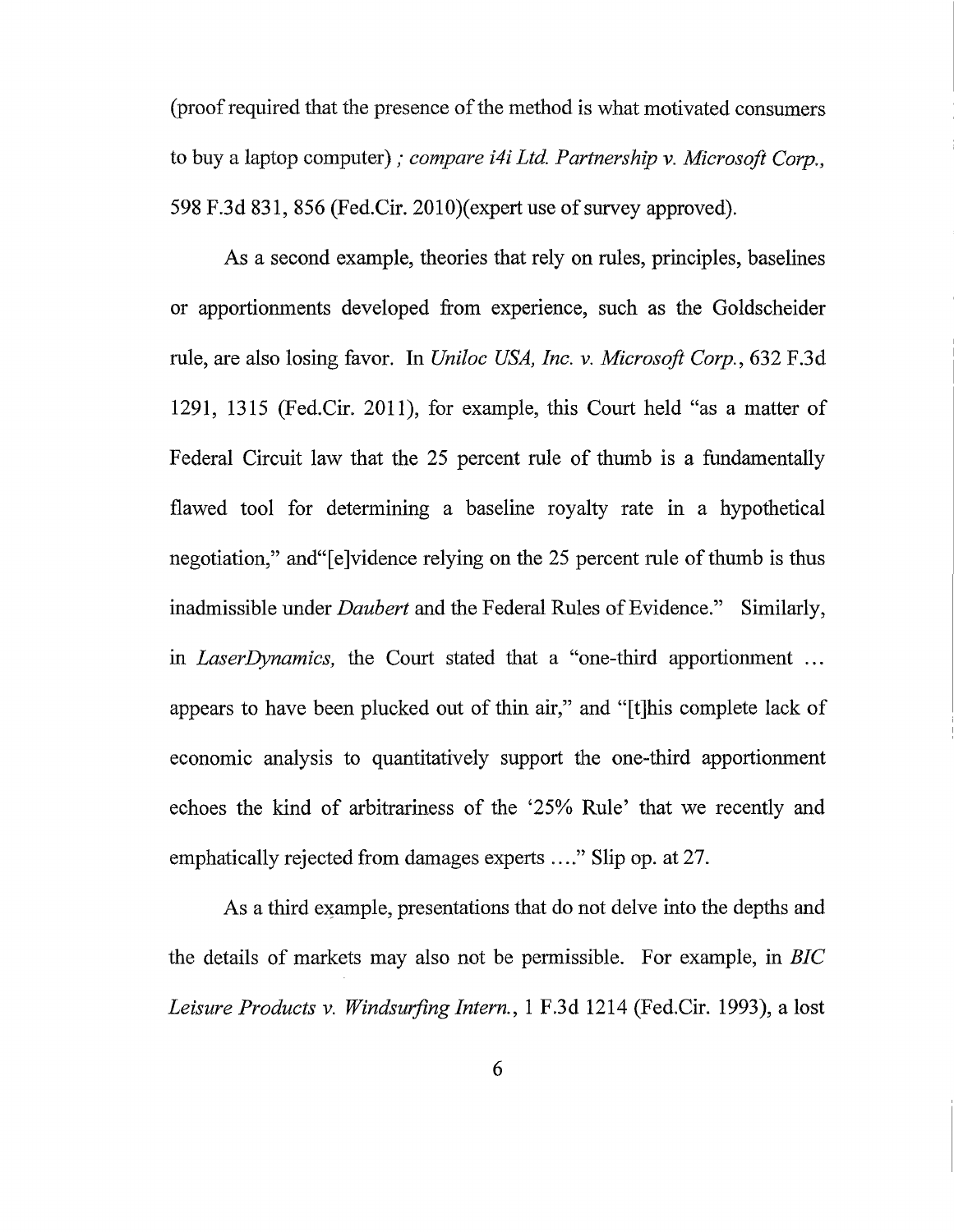profits award was reversed for lack of showing that the infringer's customers would have purchased from the patent owner, because the record demonstrated that product demand was elastic and the market's entry level in which the infringer competed was particularly price sensitive. *Id.; see also Crystal Semiconductor v. Tritech Microelectronics,* 246 F.3d 1336, 1357 (Fed.Cir. 2001)( "The Supreme Court opened the door for price erosion damages... [I]n a credible economic analysis, the patentee cannot show entitlement to a higher price divorced from the effect of that higher price on demand for the product. In other words, the patentee must also present evidence of the (presumably reduced) amount of product the patentee would have sold at the higher price. Thus, ... the patentee's price erosion theory must account for the nature, or definition, of the market, similarities between any benchmark market and the market in which price erosion is alleged, and the effect of the hypothetically increased price on the likely number of sales at that price in that market.")

As a fourth example, the pool of past licenses available for reasonable royalty presentations has been shrinking. For example, in *ResQNet.com, Inc. v. Lansa, Inc.,* 594 F.3d 860 (Fed.Cir. 2010), this Court rejected a damages theory based on past licenses because the expert used licenses with no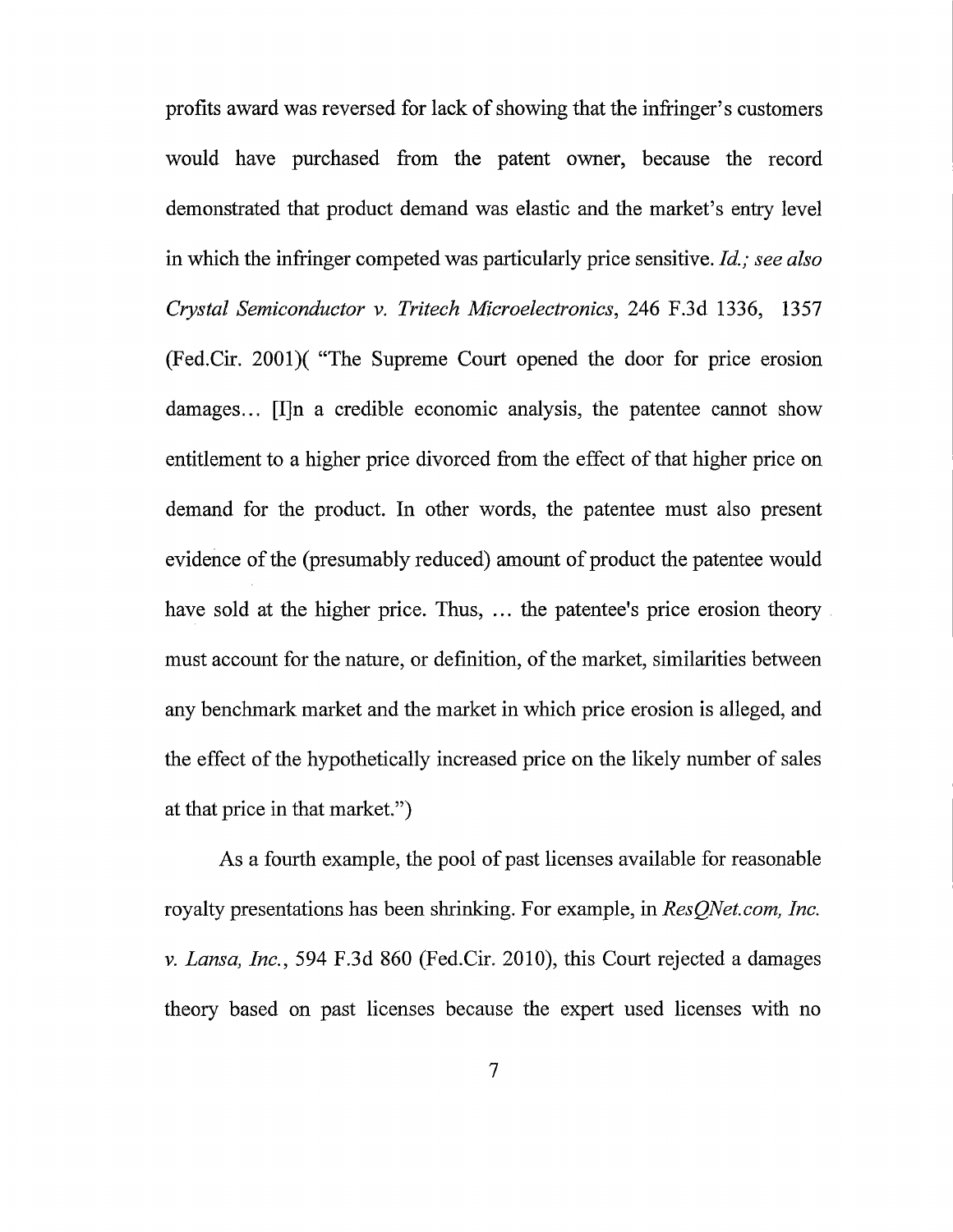relationship to the claimed invention to drive the royalty rate up to unjustified double-digit levels, and did not provide any link between the licenses and the first factor of the *Georgia-Pacific* analysis. The Court held that "[w]ithout that link, as this court explained in *Lucent:* 'We ... cannot understand how the [fact finder] could have adequately evaluated the probative value of [the] agreements.' [citation omitted]." *!d.* at 871.

The situation has reached the level that one prominent 7th Circuit jurist recently terminated in full a district court patent infringement case proceeding, in the belief that Fortune 500 corporations represented by capable counsel and experts could not satisfy *Daubert (infra)* with their damages presentations. *Apple, Inc. v. Motorola, Inc.*, No. 1:111-cv-08540 (N.D.Il. May 22, 2012)(Posner, Circuit Judge, sitting by designation).

#### II. Damages Presentation Expenses Are Already High and Rising

Damages expert fees in patent cases often already run to the high hundreds of thousands of dollars and beyond. IPLAC members have reported examples of damages experts charging two hundred fifty thousand dollars, three hundred thousand dollars, and eight hundred thousand dollars, among other amounts. Moreover, lawyer expenses to work with damages experts are additional charges. The expenses are trending higher as the law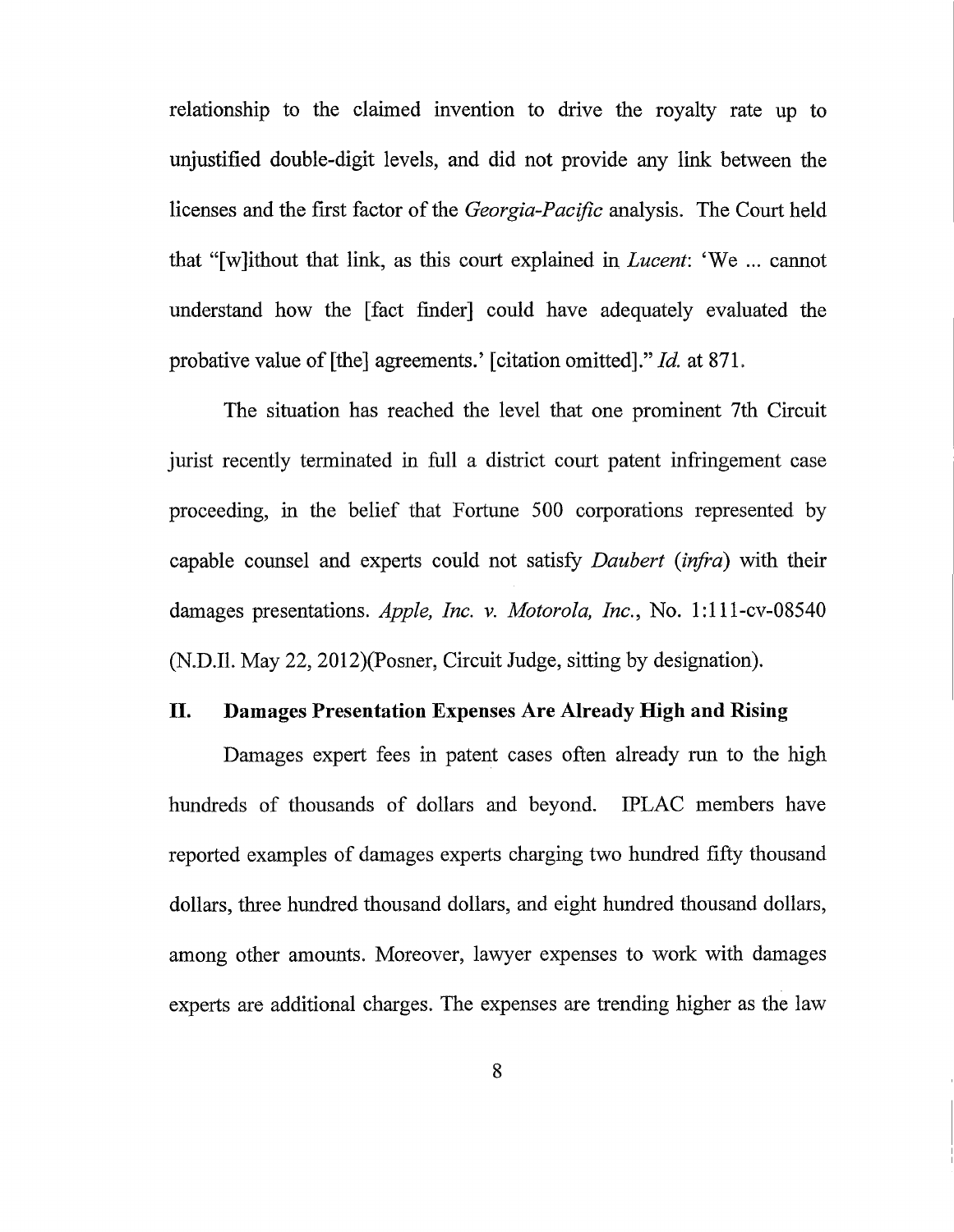trends to more exactness, for example, by the challenges raised by such cases as *Daubert v. Merrel Dow Pharmaceuticals, Inc.,* 509 U.S. 579 (1993), and *Kumho Tire Co. v. Carmichael,* 526 U.S. 137 (1999). Lawyers recognize that patent damages recoveries are *entirely* dependent on expert testimony in almost all cases and they risk having damages testimony barred if it fails *Daubert* challenges.

The expenses of damages presentations are exacerbated if liability issues change after damages have been tried and if they must be re-tried. *LaserDynamics* exemplifies such an exacerbation of expenses. There, two damages trials were held, then an appellate decision determined some of the accused products were protected by an implied license, and the case was remanded for yet a third damages trial.

## **III. Some Cases Might Benefit From Bifurcated Appeals, Others Might Not**

Some cases might benefit from having certain liability issues resolved on appeal before the damages trials occur, for example, those involving issues reviewed *de novo* such as claim interpretation, eligible subject matter for patenting, and infringement and validity in emerging technologies, which can significantly affect the need, nature and scope for and of damages trials, and the fortunes of the parties apart from damages. As Judge Newman aptly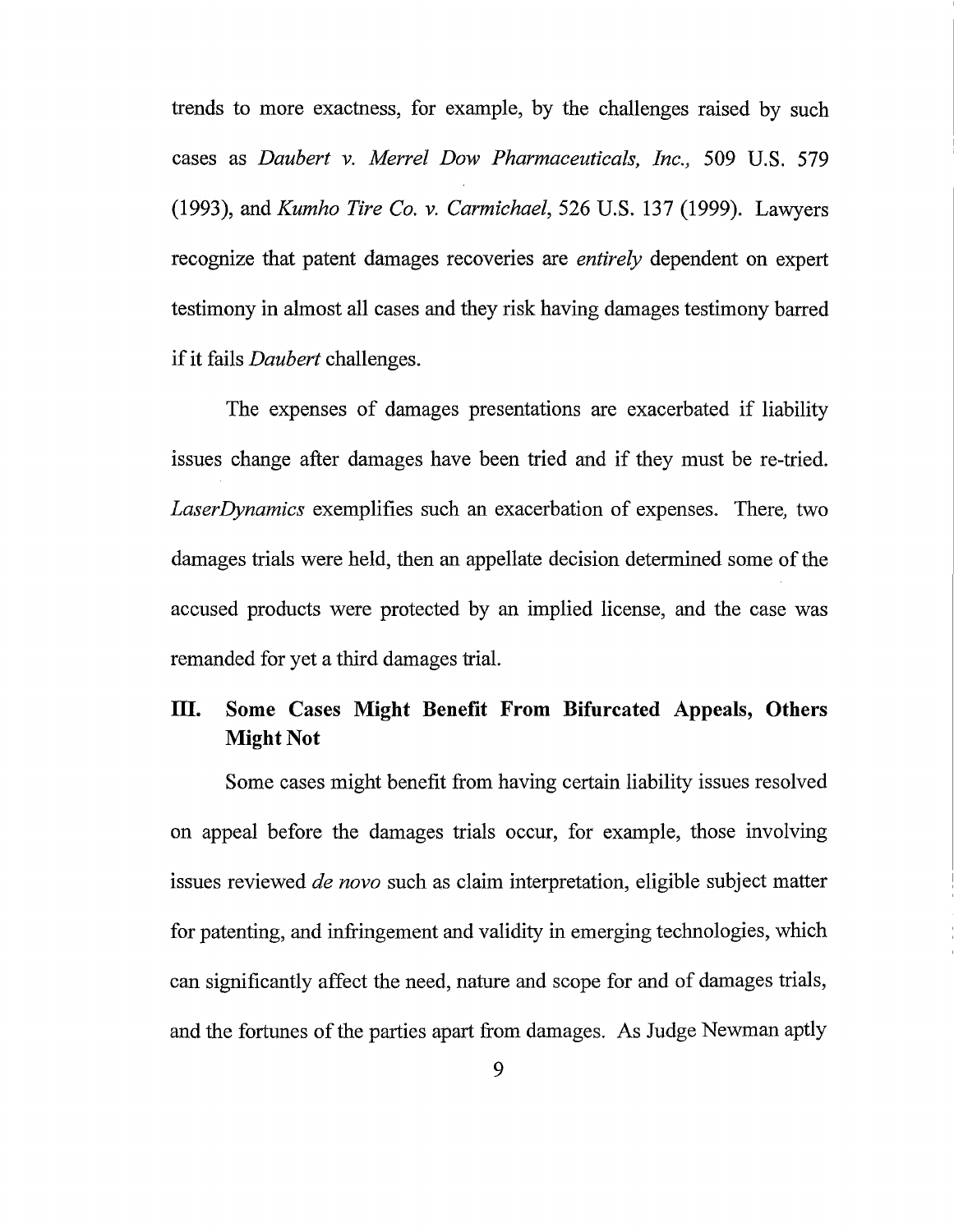noted, "The unpredictability of patent litigation remams notorious." *ResQNet.com, Inc. v. Lansa, Inc.,* 594 F.3d at 880 (J. Newman, dissent). For example, the unpredictability as to eligible subject matter has been increased as the courts grapple with the application of *Bilski v. Kappas,* 130 S.Ct. 3218 (2010) to various subject matter. *See, e.g.,* M. Delulio, Courts Left With Little Guidance Following the Supreme Court's Decision In Bilski v. Kappos, 13 Tul.J.Tech. & Intell.Prop. 285 (2010)(The decision ... will confound future courts' decisions ... ").

Appellate decisions on liability issues also may dramatically affect the parties. For example, in *Amgen, Inc. v. Chugai Pharmaceutical Co., Ltd.,*  927 F.2d 1200 (Fed.Cir. 1991), the stock valuations of the parties changed in total one and one half billion dollars within days of this Court's liability decision. More patent owners and alleged infringers in cases with issues affected by the unpredictability of decisions on patent eligibility, the extreme novelty of their technologies, or the numerosity of their patents could potentially have greater access to the justice of final liability decisions and more efficient damages proceedings with bifurcated appeals.

If the traditional understanding of the law is changed to deny liability appeals in the absence of damages trials, efficient justice for those with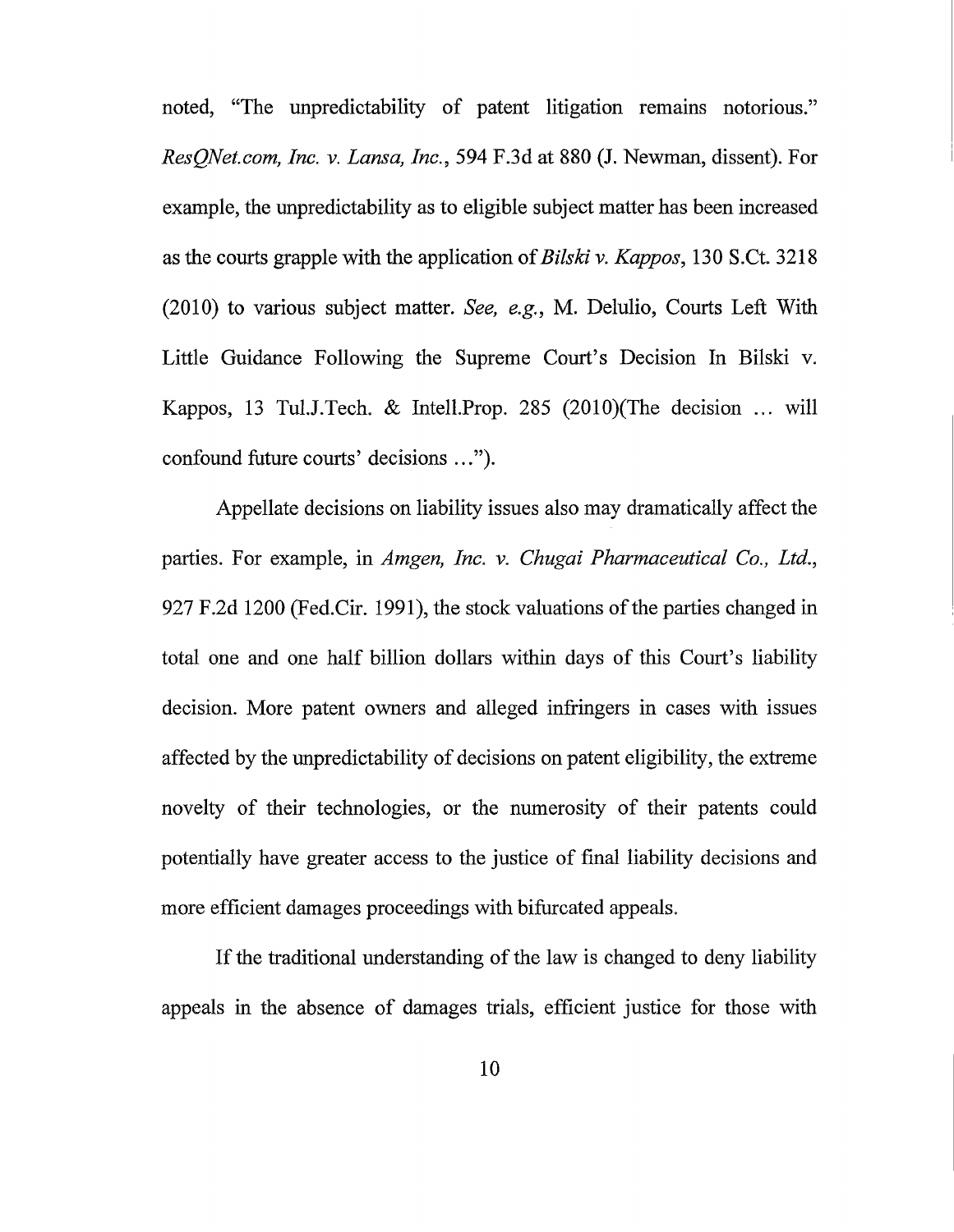fewer resources might be seriously inhibited. High patent case costs likely cause some deserving potential litigants to tum away from the enforcement of their rights. District courts would also be burdened with potentially unnecessary damages trial and pretrial efforts, which are especially difficult for the district courts as they involve assessments, through the use of the principles and practices of economics and accounting, of corporate revenues, profits, costs and accounting practices. Even as to royalty matters, "[ d]etermining a fair and reasonable royalty is often ... a difficult judicial chore, seeming often to involve more the talents of a conjurer than those of a judge." *Fromson v. Western Litho Plate* & *Supply Co.,* 853 F.2d 1568, 1574 (Fed. Cir.l988).

In other situations, it might be beneficial to have appeal decisions on liability after damages trials occur. Industries and cases that do not face the same current levels of game-changing *de novo* issues likely would not face significant effects on the nature and scope of damages trials if bifurcated appeals of their cases did not occur. In some technologies and industries, patent owners and alleged infringers might enjoy greater efficiency in their cases without bifurcated appeals. Situations might be avoided to the benefit of the parties and the system, such as in *Grain Processing Corp. v. American*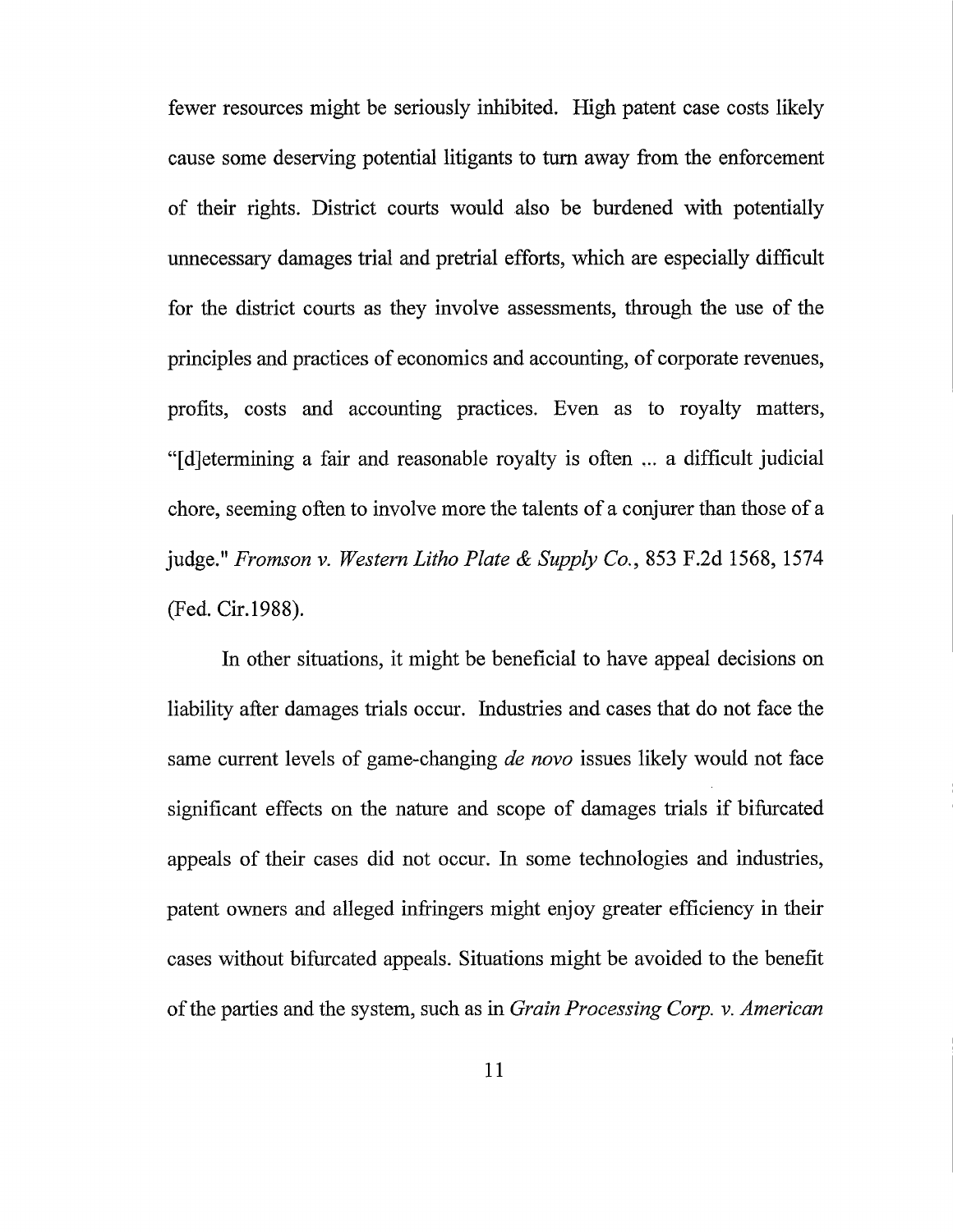*Maize-Products,* 185 F.3d 1341 (Fed. Cir. 1999), where the Court noted the case had at the time of decision lasted eighteen years and had nine judicial decisions, four by this Court. 185 F.3d at 1343.

As well, in some instances, parties have expended enormous efforts on liability issues and little on damages issues. But if their efforts were forced by rule of law to be directed to damages issues early in their cases, the parties might learn that their cases concern amounts that are insufficient to justify their enormous efforts on liability issues. They could then benefit themselves, their industries, their customers and the courts with earlier settlements and more streamlined handling of pretrial issues, especially discovery. *See, e.g.*, http://www.patentlyo.com/patent/2011/07/reversebifurcation-1.html and its cited law review article and motion.

**IV. If The Law Were to Change, and Bifurcated Appeals Be Disallowed Under 28 U.S.C. §1292(c)(2), Litigants and District Courts Would Likely Seek Bifurcated Appeals By Means Other Than 28 U.S.C. §1292(c)(2) Which This Court Would Likely Be Obligated to Accept or Remiss Not to Accept** 

This Court should also consider potential unintended consequences. The Court should perceive that if this case were to result in change to the traditional view of the law, *i.e.,* that bifurcated appeals are allowed, and if this case were to result in bifurcated appeals being disallowed, litigants and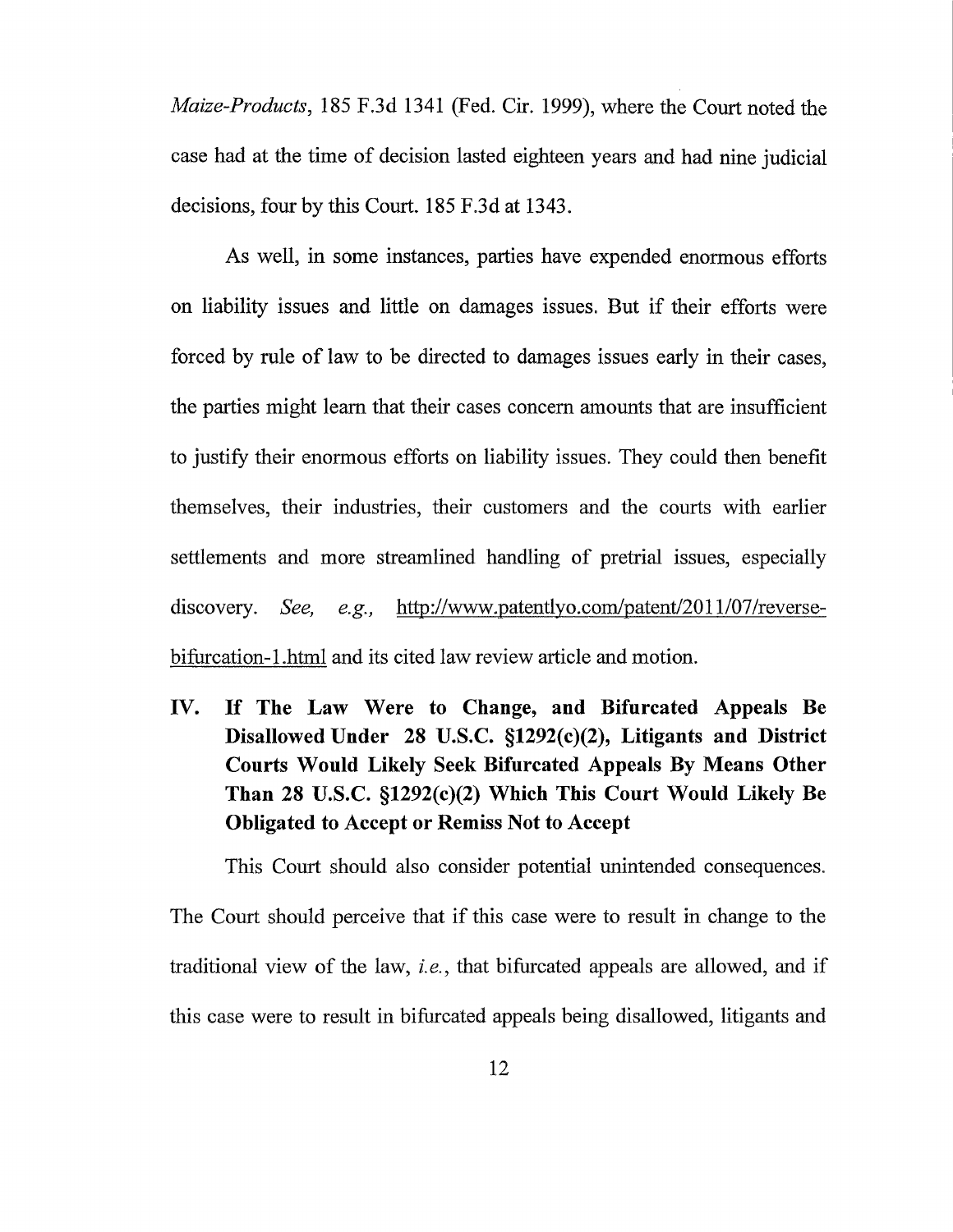district courts would likely seek bifurcated appeals by means other than 28 U.S.C.  $\S 1292(c)(2)$ . This Court would likely be obligated to accept such appeals, or remiss to refuse them.

Appeals of district court judgments in patent cases are permitted under 28 U.S.C.  $\S 1292(c)(2)$ , but they are also permitted under 28 U.S.C.  $\S 1292(c)(1)$ . That other avenue for appeal states that appeals are appropriate to the Federal Circuit from interlocutory orders or decrees described in subsection (a) or (b) of 28 U.S.C.  $\S 1292$ . Such orders and decrees in patent cases are (a) those that grant, continue, modify, refuse or dissolve injunctions, or refuse to dissolve injunctions, and (b) those in which district judges state that they are of the opinion that their orders involve controlling questions of law as to which there is substantial ground for difference of opinion, and immediate appeals may materially advance the ultimate termination of the litigation.

If the law were in the future to be that bifurcated appeals could not be taken under 28 U.S.C.  $\S 1292(c)(2)$ , bifurcated appeals would likely be attempted with greater frequency under 28 U.S.C. §1292(c)(1). Litigants could attempt to gain the entry of final injunctions against infringement, which would trigger jurisdiction in the Federal Circuit that the Federal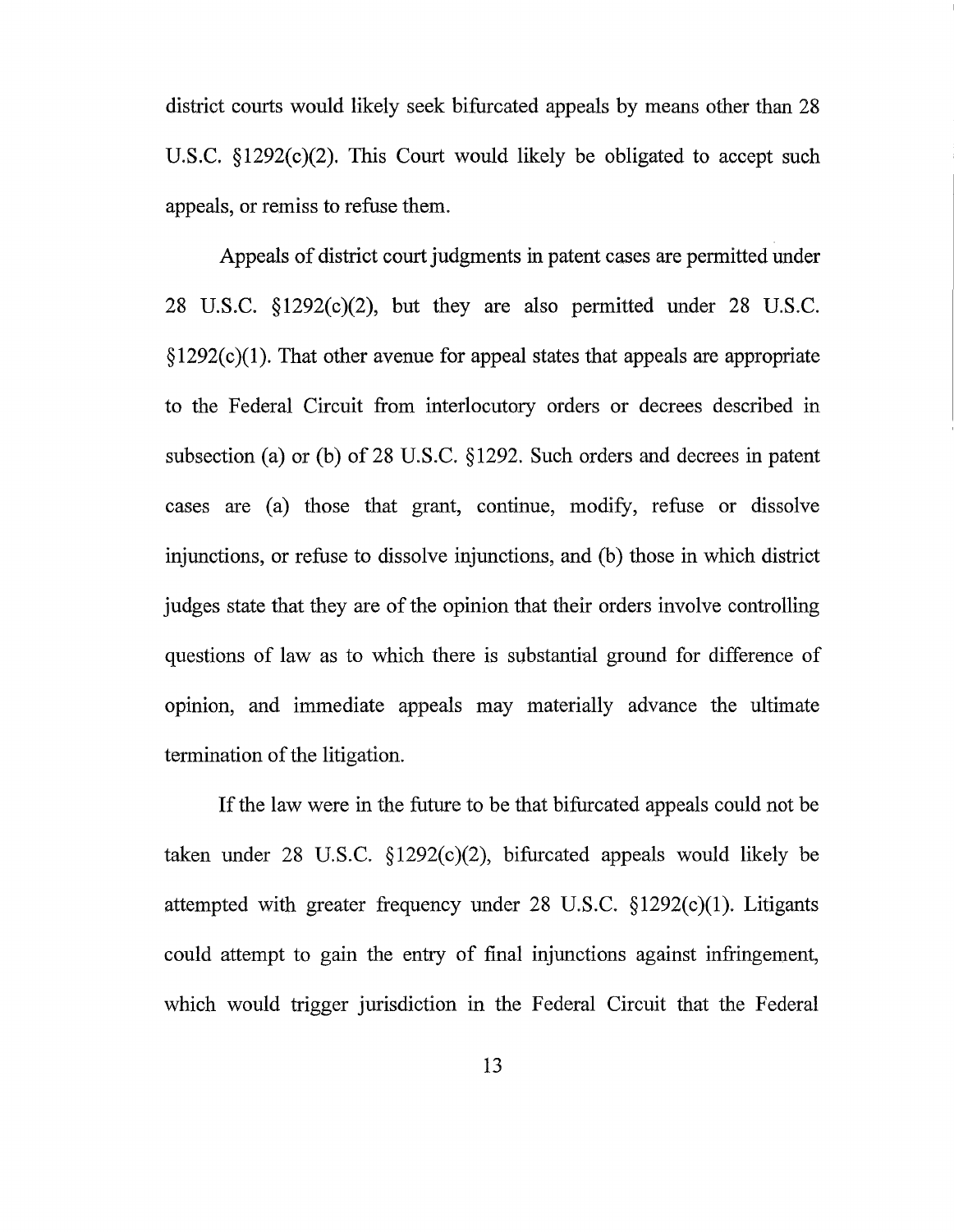Circuit could not refuse. Litigants could also attempt to gain the entry of "28 U.S.C. § 1292(b) orders," which would trigger jurisdiction in the Federal Circuit over which the Court would have discretion. See *Nystrom v. TREX Co., Inc.,* 339 F.3d 1347 {Fed.Cir. 2003)("Acceptance of such appeal is also subject to the absolute discretion of this court, "which may refuse to entertain such an appeal [even when certified by the district court ....")

District Courts could also utilize the footnote of *Nystrom,* as their clue to effect finality in judgments of noninfringement which are not final because of invalidity counterclaims. Referencing *Cardinal Chemical Co. v. Morton International, Inc.,* 508 U.S. 83, 113 S.Ct. 1967, 124 L.Ed.2d 1 (1993), the footnote of *Nystrom* stated that while as an intermediate court this Court was prohibited from vacating a judgment of invalidity when it concluded that a patent is not infringed, district courts were not precluded from discretionary action in dismissing invalidity counterclaims without prejudice when they conclude that patents are not infringed.

This Court reiterated firmly in this very case, *Bosch v. Pylon,* that appeal of an express grant or denial of an injunction does not require the appellant to demonstrate that the order has serious or irreparable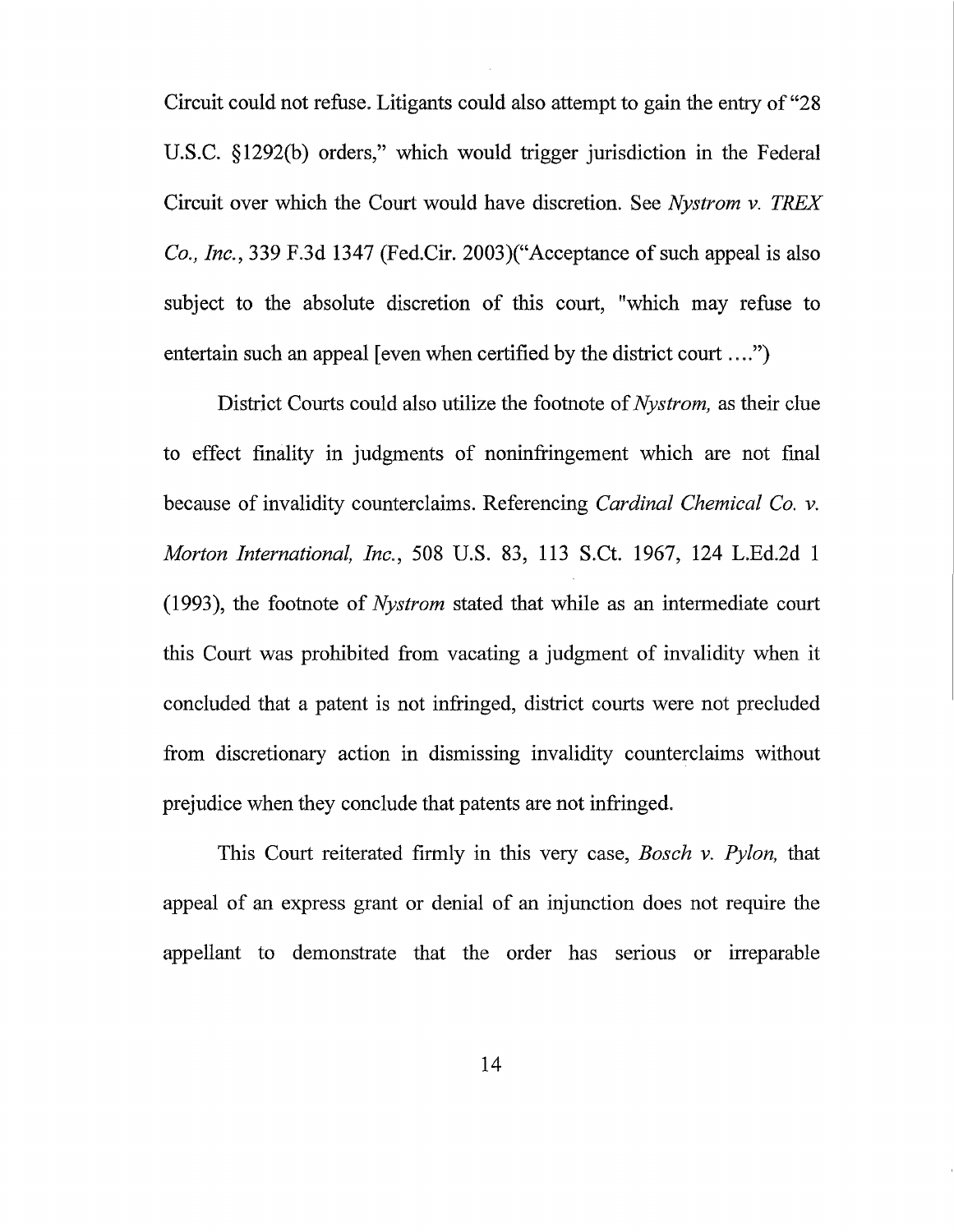consequences or that immediate appeal is necessary. *Robert Bosch LLC v. Pylon Mfg. Corp.,* 659 F.3d 1142 (Fed.Cir. 2011).

Thus, if the law were to change, this Court would likely face an increase in appeals of interlocutory orders in patent cases under provisions of the law other than 28 U.S.C.  $\S 1292(c)(2)$ . Especially as to appeals of orders granting or denying injunctions, this Court could not refuse the appeals.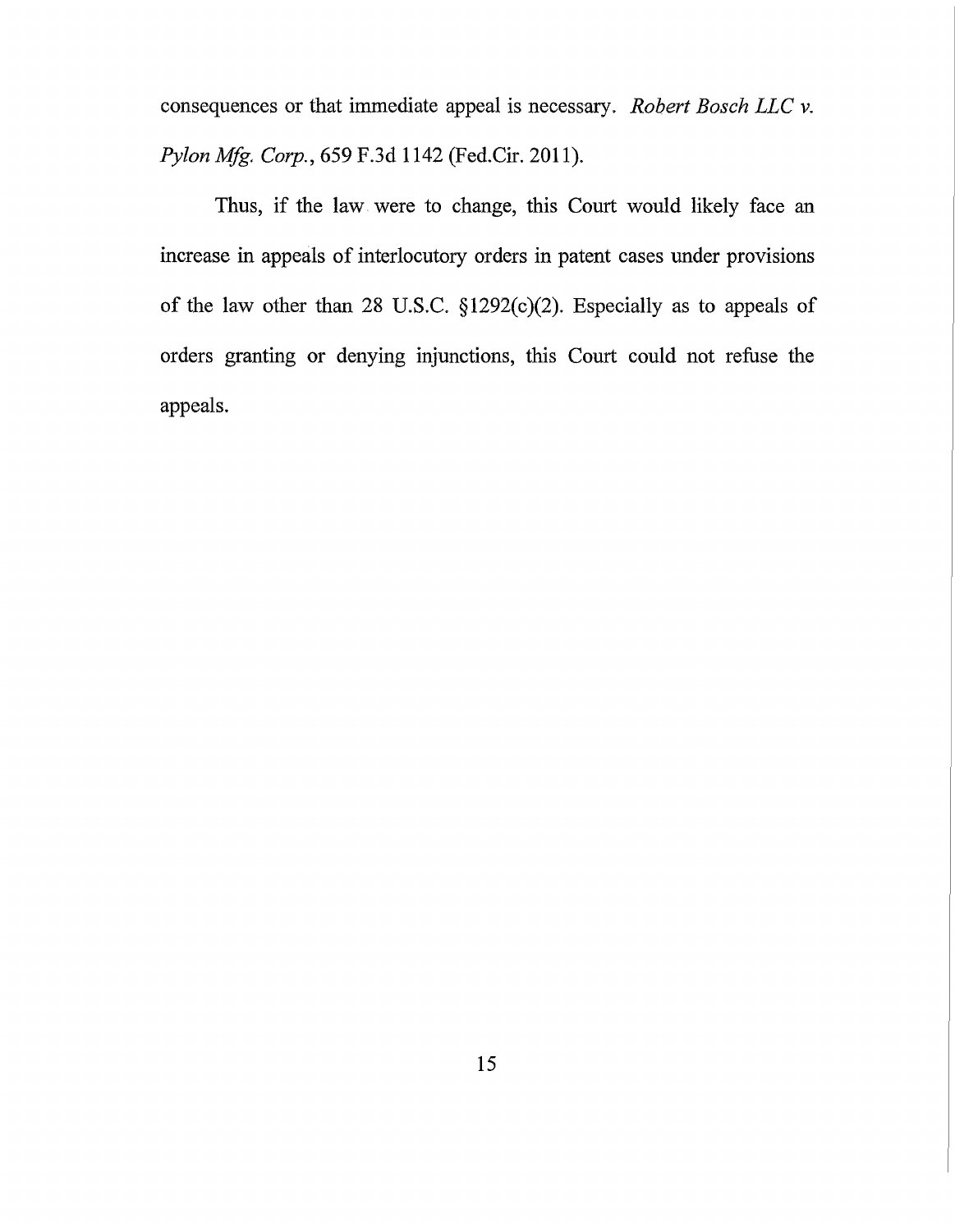## **V. Conclusion and Statement of Relief Sought**

In conclusion, the Court should be aware that damages law in damages cases is trending toward ever more exactness in damages presentations, damages presentation expenses are already high and rising, some cases might benefit from bifurcated appeals while other might not, and if the law were to change, litigants and district courts would likely seek bifurcated appeals by other means. The Court should provide relief consistent with this awareness.

Respectfully submitted,

October **11,** 2012

Charlon W. Shifley

*Counsel of Record*  BANNER & WITCOFF, LTD. **10** South Wacker Drive, Suite 3000 Chicago, Illinois 60606 (312) 463-5000 cshifley@bannerwitcoff.com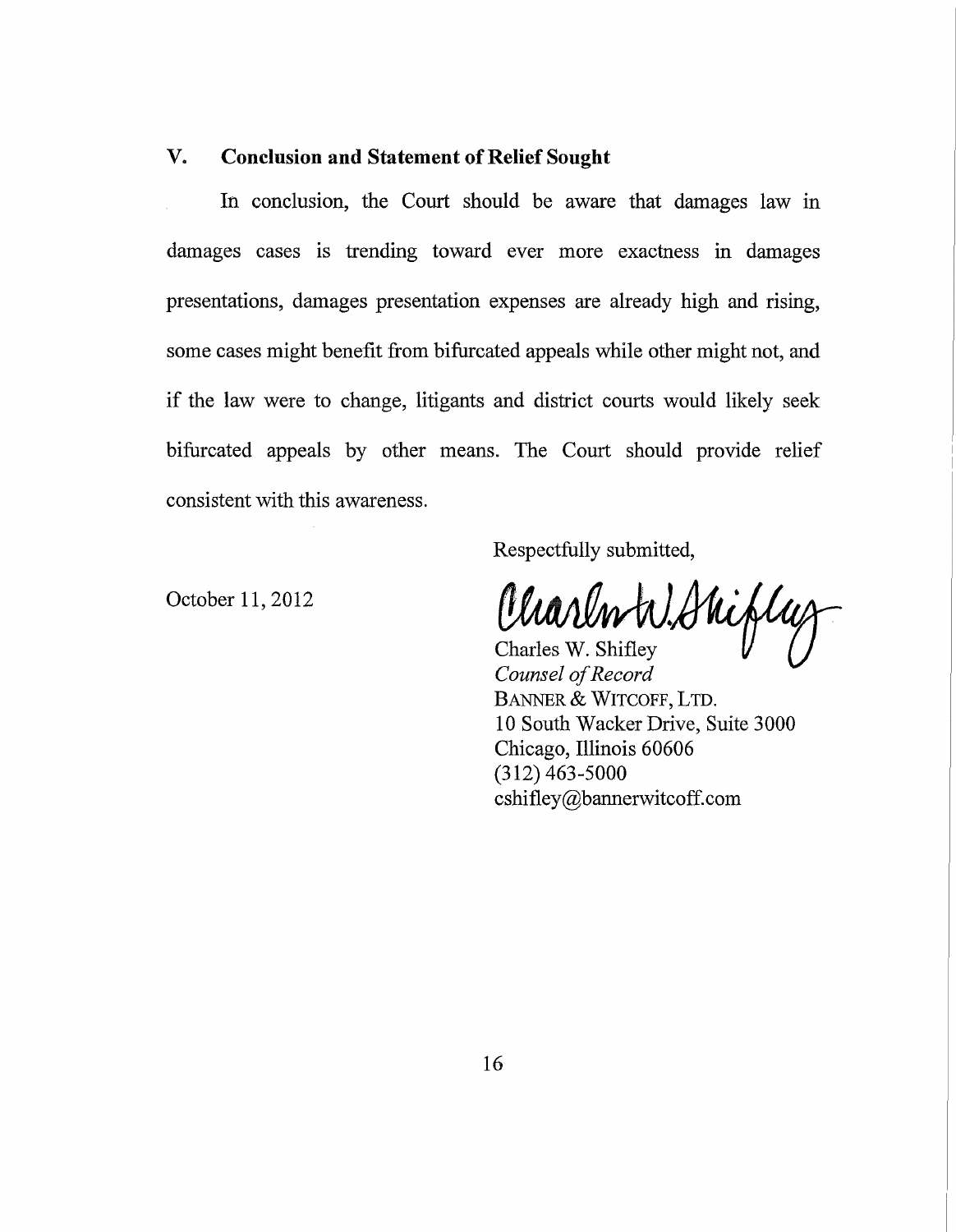## **CERTIFICATE OF COMPLIANCE**

This brief complies with the type-volume limitation of Federal Rule of Appellate Procedure 32(a)(7)(B). The brief contains 2,960 words, excluding parts exempted by Federal Rule of Appellate Procedure 32(a)(7)(B)(iii). This brief complies with the typeface requirements of Federal Rule of Appellate Procedure 32(a)(5) and the type style requirements of Federal Rule of Appellate Procedure 32(a)(6). The brief has been prepared in proportionally spaced typeface using Microsoft Office Word 2003 with 14 point Times New Roman type style.

Dated: October 11, 2012

Charlo W. Shirley